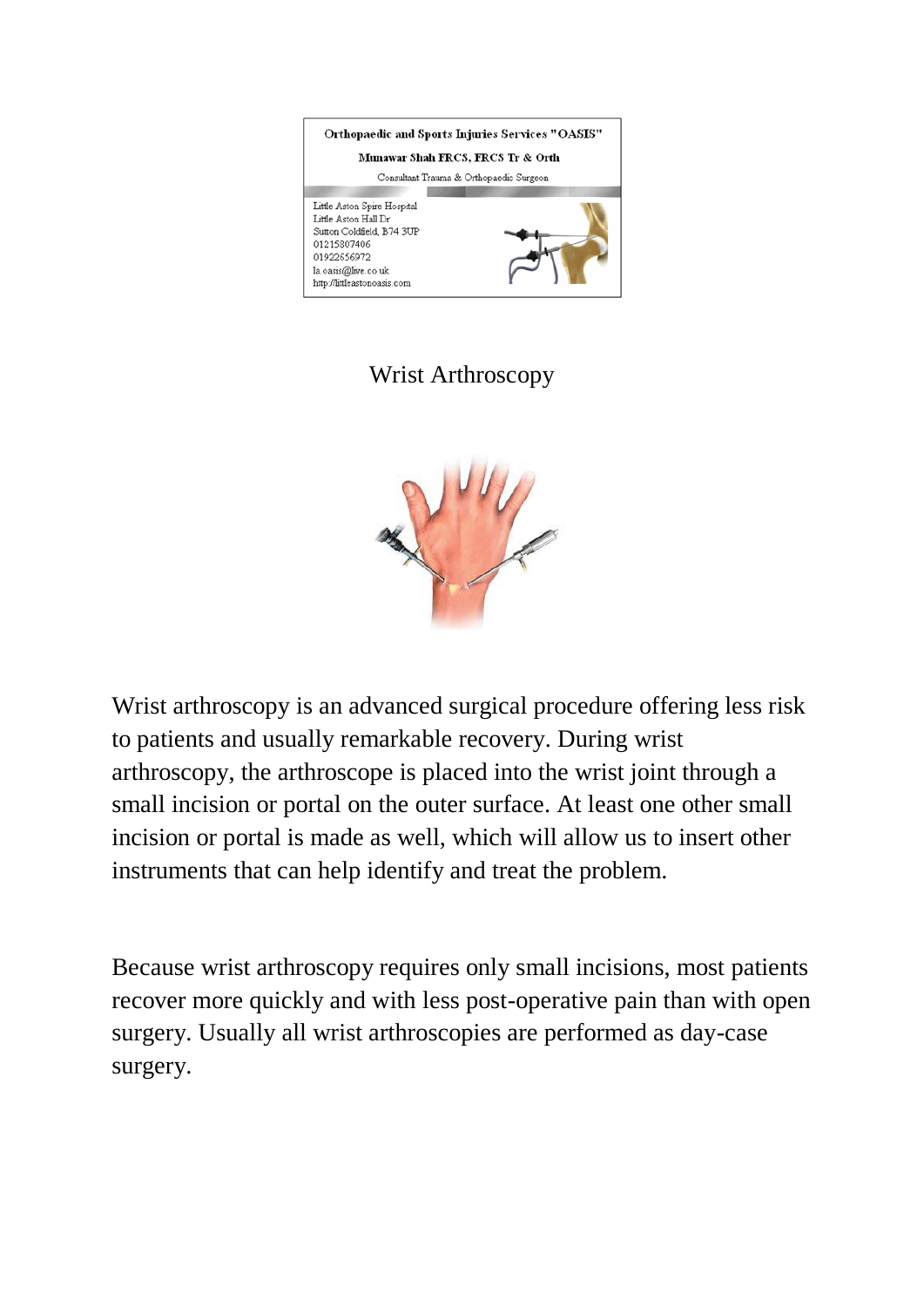During the consultation we will examine your wrist after taking a careful history of your problem(s). You can help us arrive to the right diagnosis by describing the type and severity or limitation you experience with each portion of the examination. Usually we will have a good idea about your problem but we may order additional studies to confirm the diagnosis. This can include x-rays and laboratory tests. Special studies such as stress x-rays, CT scans, MRI scans and bone scans may also be ordered to further clarify the diagnosis and plan treatment. It may be possible to treat your condition entirely by arthroscopy so recovery will be quicker. However, occasionally it is very difficult to reach a diagnosis and we may want to have a look in your wrist.



Depending on what is found we can either treat it then and there or more often, plan another operation after discussing the treatment options with you. This allows you to schedule the operation and subsequent post-operative rehabilitation that suits you.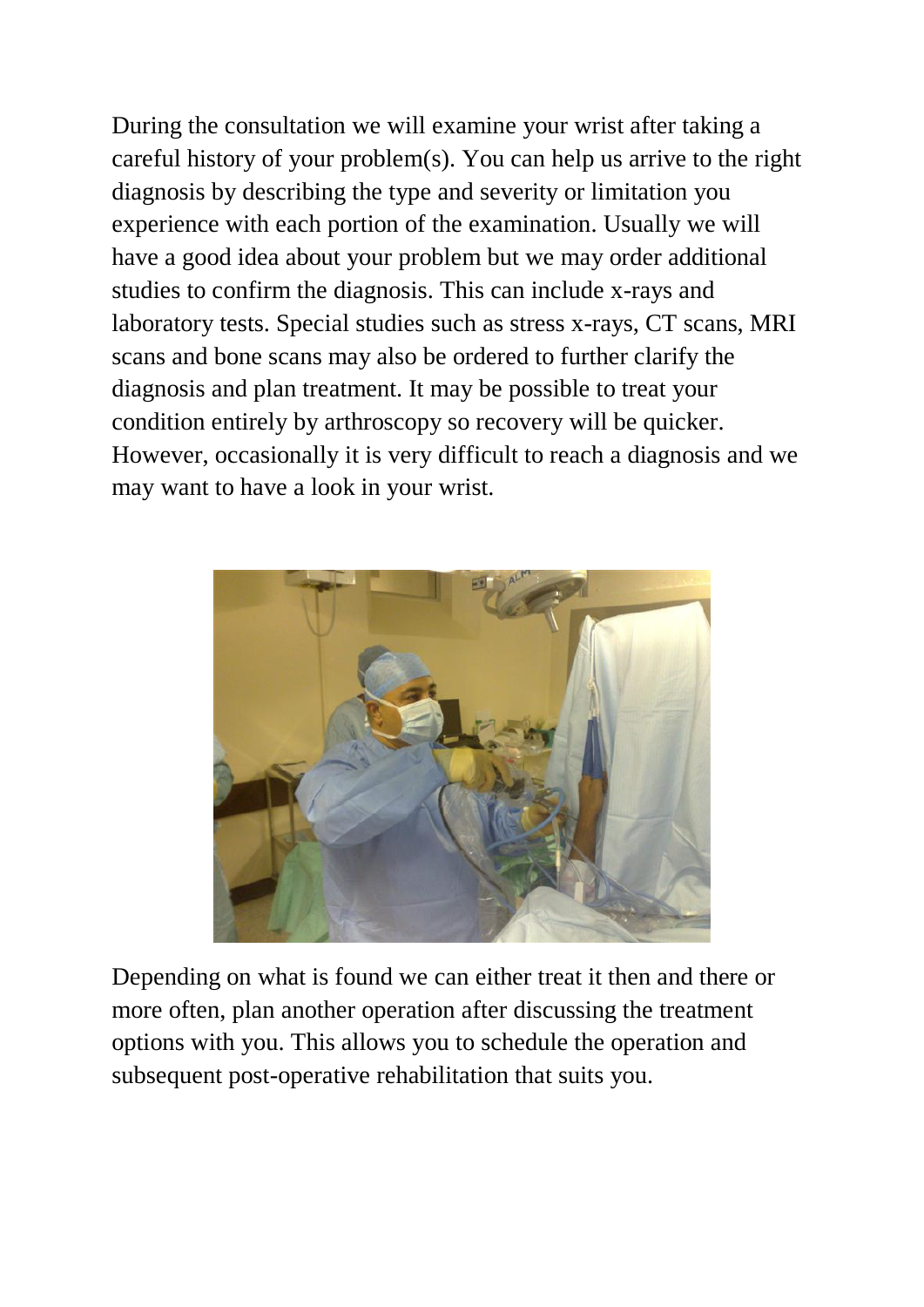What conditions can we treat using wrist arthroscopy?



TFCC Tears.

Carpal Instability

Wrist Synovitis / Arthritis

Ulna Impaction

Removal of loose bodies

Diagnostic.

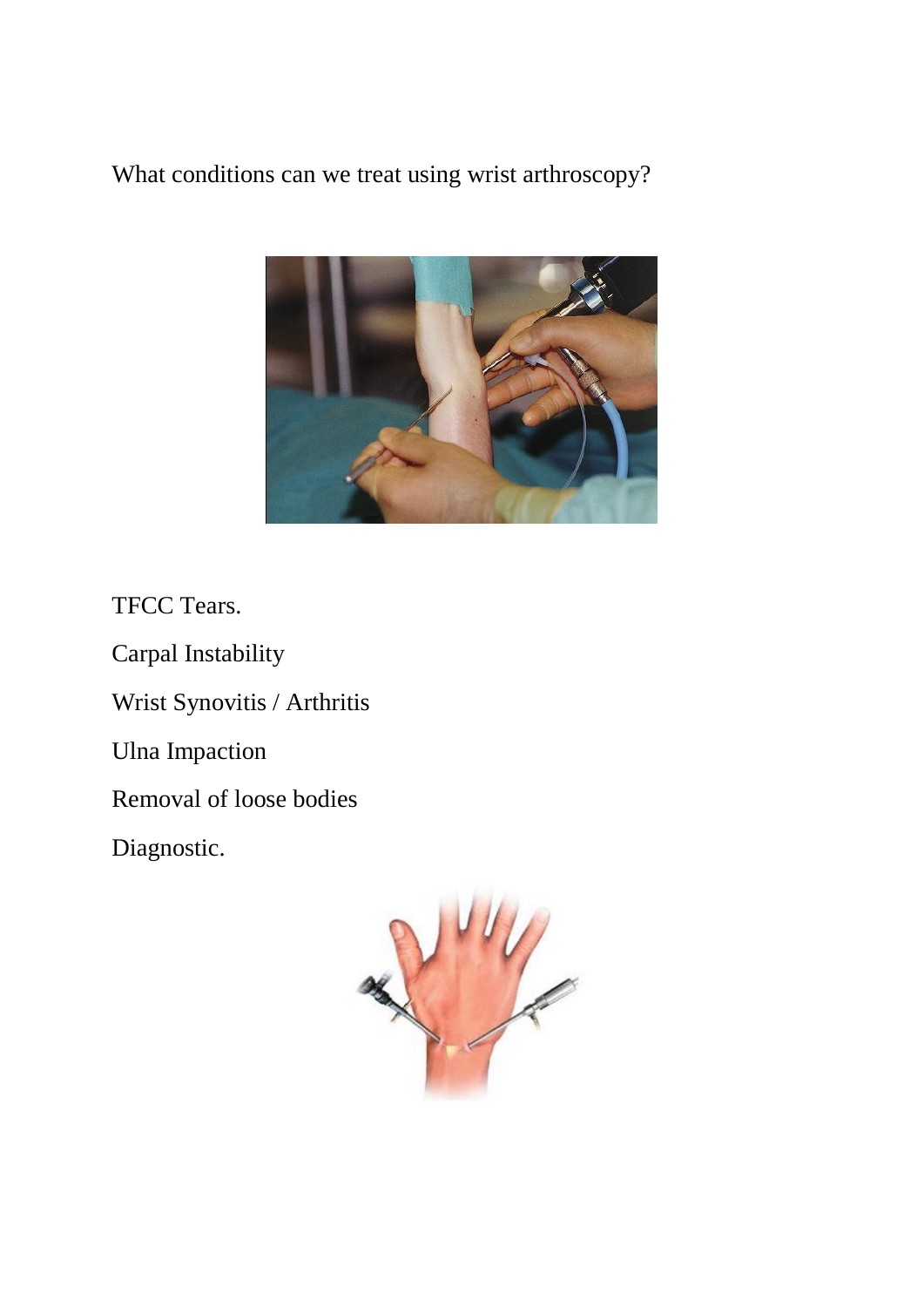

TFCC tear

Once your wrist is numb or you are asleep, we will use a scalpel to make two or three small incisions on your wrist. These portals will allow us to perform the surgery. Occasionally your wrist may be moved to open spaces between the joint surfaces. This will help us see better and complete the surgical procedure.

The incisions are usually closed with a small bandage or single suture. They will heal quickly because they are so small. Arthroscopic surgery does not require as much recovery as open surgery and you can usually go home on the same day. You may experience some swelling and discomfort during the first few days after the operation, and your activity may be temporarily restricted. Pain medication will usually be provided for you and cold dressings may help to alleviate the pain as well as keeping your hand elevated. You can usually return to work or school in a few days depending on the pathology that was found or treated and with modifications as advised by us. We may start you on a physiotherapy course if necessary which will be discussed with you at the clinic appointment. Understanding the risks of wrist arthroscopy! All operations, including arthroscopic procedures, have limits as to what can be accomplished. While most